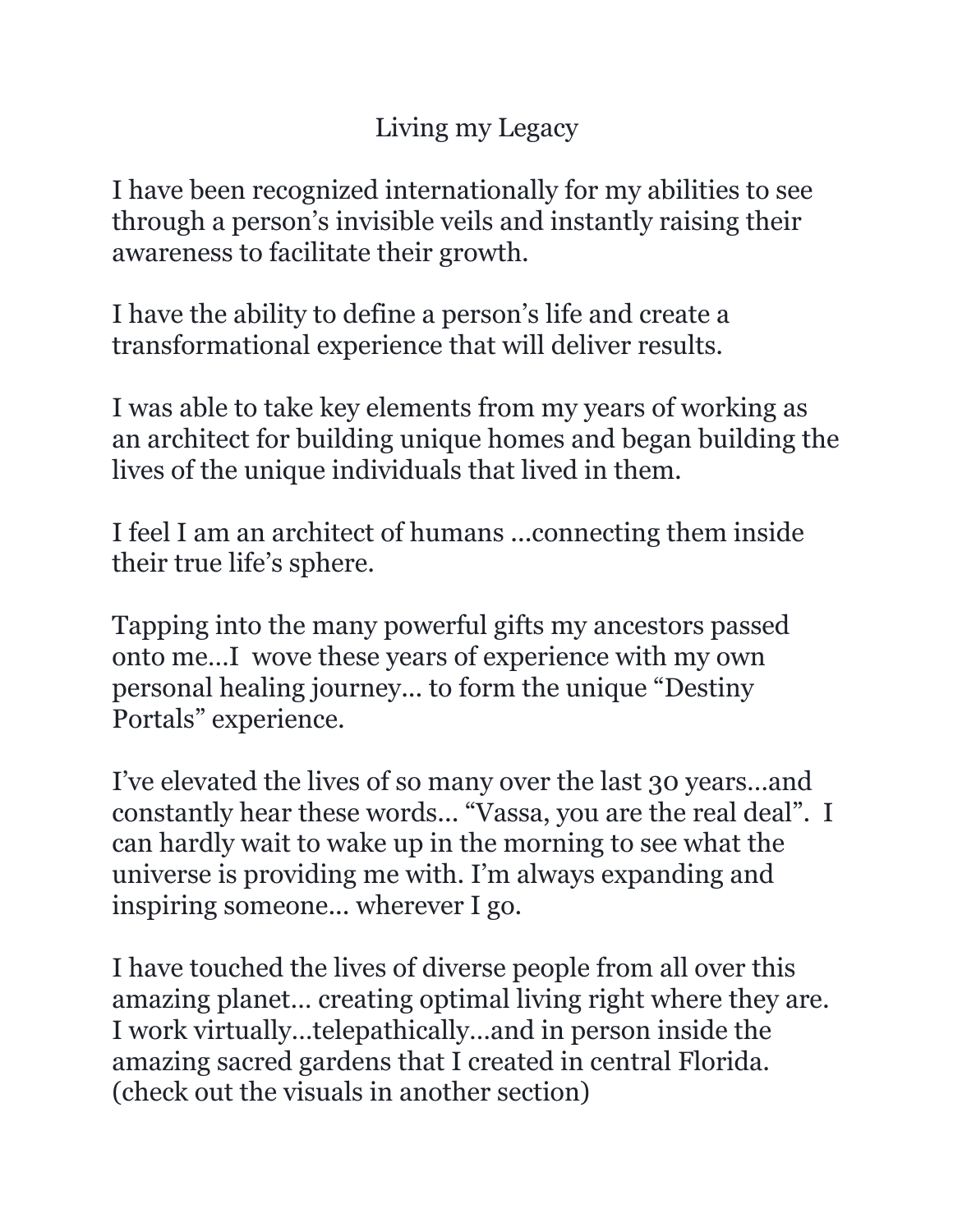I am known for being extremely dedicated and committed to a person when they are willing to partner with me in doing the work.

I use many tools and know how to coach and empower a person to find their own tools and share just how to use them. With many years of experience... I have proven successful with not only individuals…but couples...families… organizations…project groups and more.

With a strong focus on a long-term strategy to ensure the shifts that take place and will endure the possible challenges ahead.

I'm told my energy should be bottled and sold…as I vibrate with so much passion and optimism. I love what I do and love the people I engage with. I totally know I am on my true destiny path and I am living in alignment with my purpose.

I am all about action…getting the work done with great focus and creativity...using heart energy alot of the time. Everything begins with communication with a base of integrity and good character. I follow a moral code of humility...selflessness and a passionate, open-hearted energy. I'm dedicated and directly connected with the invisible council of the ancestral community as a life sculptor and transformational leader.

Wizened from generations of healers, teachers and medicine men and women...I am here to connect you with your lineage when you are ready! I see for you until you can see for yourself... lifting the veils of darkness and creating order from